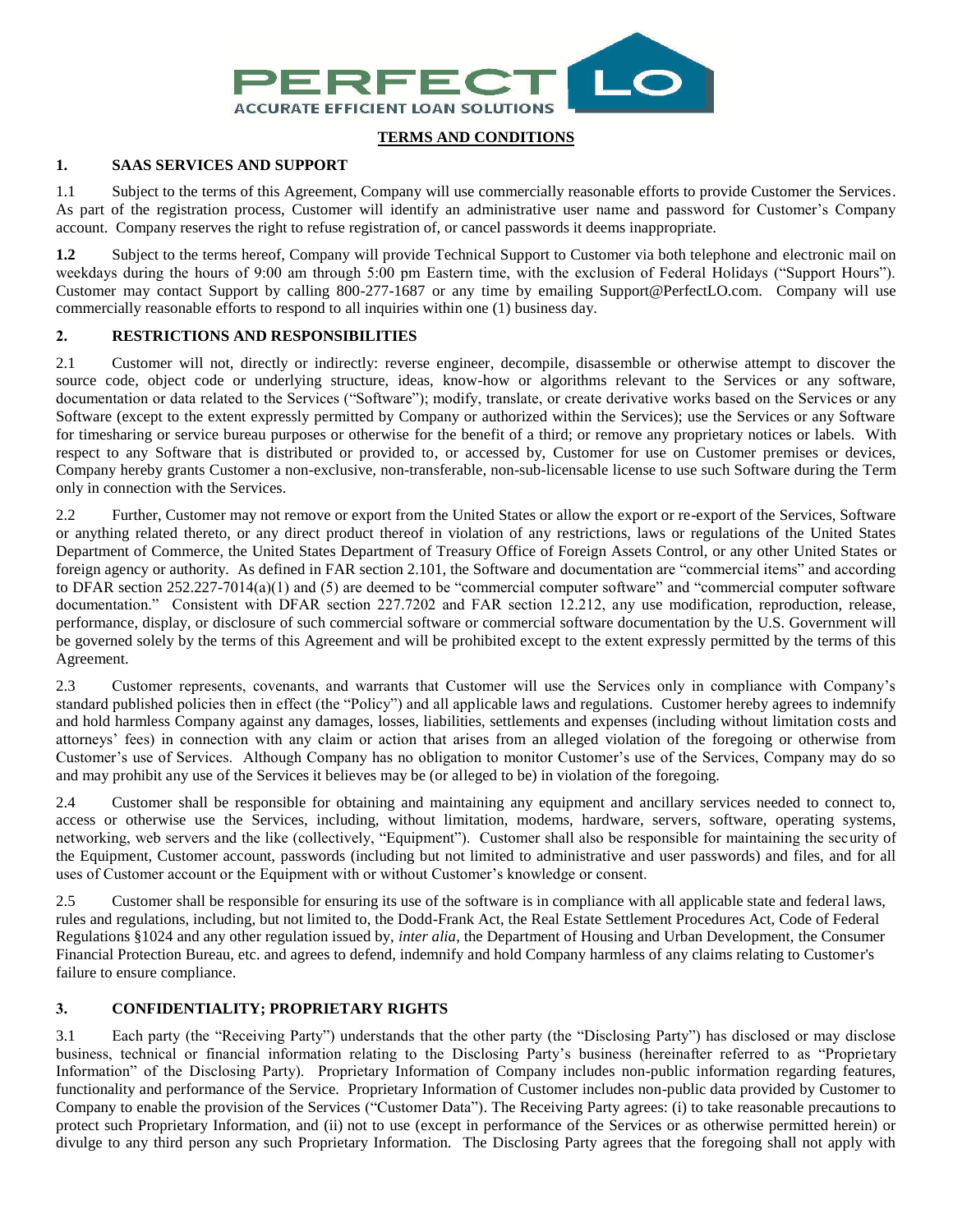

respect to any information after five (5) years following the disclosure thereof or any information that the Receiving Party can document (a) is or becomes generally available to the public, or (b) was in its possession or known by it prior to receipt from the Disclosing Party, or (c) was rightfully disclosed to it without restriction by a third party, or (d) was independently developed without use of any Proprietary Information of the Disclosing Party or (e) is required to be disclosed by law.

3.2 Customer shall own all right, title and interest in and to the Customer Data, as well as any data that is based on or derived from the Customer Data and provided to Customer as part of the Services. Company shall own and retain all right, title and interest in and to (a) the Services and Software, all improvements, enhancements or modifications thereto, (b) any software, applications, inventions or other technology developed in connection with Implementation Services or support, and (c) all intellectual property rights related to any of the foregoing.

3.3 Notwithstanding anything to the contrary, Company shall have the right collect and analyze data and other information relating to the provision, use and performance of various aspects of the Services and related systems and technologies (including, without limitation, information concerning Customer Data and data derived therefrom), and Company will be free (during and after the term hereof) to (i) use such information and data to improve and enhance the Services and for other development, diagnostic and corrective purposes in connection with the Services and other Company offerings, and (ii) disclose such data solely in aggregate or other de-identified form in connection with its business. No rights or licenses are granted except as expressly set forth herein.

# **4. PAYMENT OF FEES**

4.1 Customer will pay Company the then applicable fees described in the Order Form for the Services and Implementation Services in accordance with the terms therein (the "Fees"). If Customer's use of the Services exceeds the Service Capacity set forth on the Order Form or otherwise requires the payment of additional fees (per the terms of this Agreement), Customer shall be billed for such usage and Customer agrees to pay the additional fees in the manner provided herein. Company reserves the right to change the Fees or applicable charges and to institute new charges and Fees at the end of the Initial Service Term or then-current renewal term, upon fifteen (15) days prior notice to Customer (which may be sent by email). If Customer believes that Company has billed Customer incorrectly, Customer must contact Company no later than 60 days after the closing date on the first billing statement in which the error or problem appeared, in order to receive an adjustment or credit. Inquiries should be directed to Company's customer support department.

4.2 Company may choose to bill through an invoice, in which case, full payment for invoices issued in any given month must be received by Company fifteen (15) days after the mailing date of the invoice (which may be sent by email).. Unpaid amounts are subject to a finance charge of 1.5% per month on any outstanding balance, or the maximum permitted by law, whichever is lower, plus all expenses of collection, including attorneys' fees, and may result in immediate termination of Service. Customer shall be responsible for all taxes associated with Services other than U.S. taxes based on Company's net income.

# **5. TERM AND TERMINATION**

5.1 Subject to earlier termination as provided below, this Agreement is for the Initial Service Term as specified in the Order Form, and shall be automatically renewed for additional periods of the same duration as the Initial Service Term (collectively, the "Term"), unless either party requests, in writing, termination at least fifteen (15) days prior to the end of the then-current term.

5.2 In addition to any other remedies it may have, either party may also terminate this Agreement upon fifteen (15) days' notice (or without notice in the case of nonpayment), if the other party materially breaches any of the terms or conditions of this Agreement. Customer will pay in full for the Services up to and including the last day on which the Services are provided. Upon any termination, except termination for non-payment, Company will make all Customer Data available to Customer for electronic retrieval for a period of thirty (30) days, but thereafter Company may, but is not obligated to, delete stored Customer Data. All sections of this Agreement which by their nature should survive termination will survive termination, including, without limitation, accrued rights to payment, confidentiality obligations, warranty disclaimers, and limitations of liability.

### **6. WARRANTY AND DISCLAIMER**

Company shall use reasonable efforts consistent with prevailing industry standards to maintain the Services in a manner which minimizes errors and interruptions in the Services and shall perform the Implementation Services in a professional and workmanlike manner. Services may be temporarily unavailable for scheduled maintenance or for unscheduled emergency maintenance, either by Company or by third-party providers, or because of other causes beyond Company's reasonable control, but Company shall use reasonable efforts to provide advance notice in writing or by e-mail of any scheduled service disruption. HOWEVER, COMPANY DOES NOT WARRANT THAT THE SERVICES WILL BE UNINTERRUPTED OR ERROR FREE; NOR DOES IT MAKE ANY WARRANTY AS TO THE RESULTS THAT MAY BE OBTAINED FROM USE OF THE SERVICES.EXCEPT AS EXPRESSLY SET FORTH IN THIS SECTION, THE SERVICES AND IMPLEMENTATION SERVICES ARE PROVIDED "AS IS" AND COMPANY DISCLAIMS ALL WARRANTIES, EXPRESS OR IMPLIED,